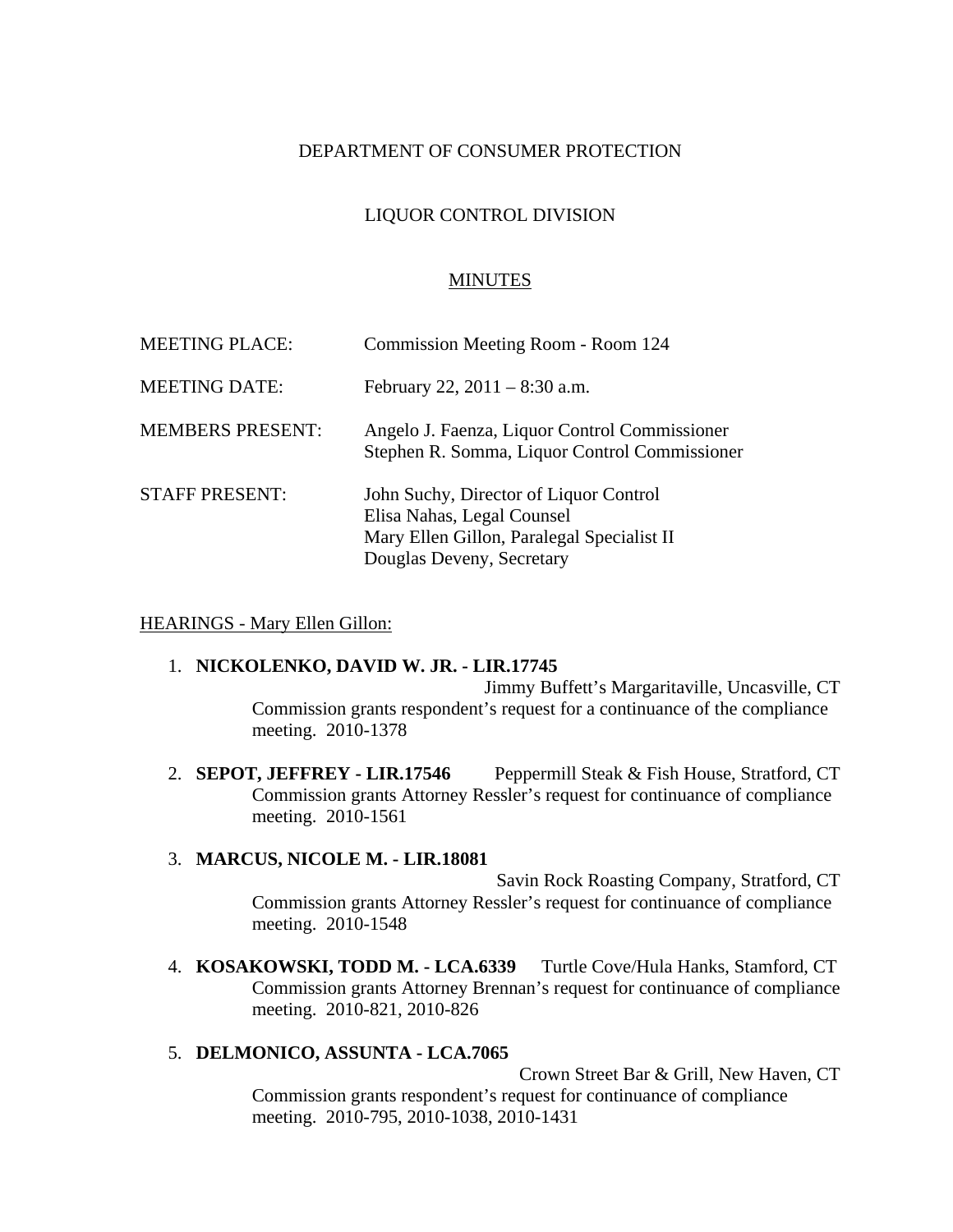Liquor Control Minutes February 22, 2011 Page 2 of 4

- 6. **WELBORN, TAIESHA LIP.14281** Farmington Package Store, Hartford, CT After compliance meeting, commission takes no further action on incident of April 23, 2009 (2009-4687) and requests formal hearing on remaining charges. 2010-31, 2009-4687
- 7. **SKIRMONT, CHERYL LCA.6731** Sports Corner Café, Stratford, CT Commission accepts offer in compromise in lieu of hearing of 3 days and \$750 for incident of 11/28/10. 2010-1562
- 8. **SENA-ROJAS, JANET LGB.13247** J&J Grocery & Deli, Stamford, CT Commission accepts offer in compromise in lieu of hearing of 3 days and \$750 for incident of 1/30/10. 2010-132

# PROVISIONAL PERMITS:

**9. PATEL, YOGESH B. – LIP.14763** Yogi's Wine & Liquor LLC, Clinton, CT Application submitted for reconsideration. Commission now takes no action on this application.

**10. PARADISE HILLS VINEYARD & WINERY LLC – LFW.73** Wallingford, CT Commission approves to issue provisional permit upon receipt of stipulated agreement, proof of right to occupy for backer Paradise Hills Vineyard & Winery LLC, completed statement of personal history forms from Brenda, Margaret & Natalie Ruggiero, return of satisfactory CSBI, FEIN, backer financial affidavit completed (both sections  $A \& B$  and signature), all brands to be registered with the department.

**11. BABAR, ALI – LGB.14621** Sam's Food Store, West Hartford, CT Commission takes no action on this application.

# **12. WOICIECHOWSKI, PETER J. – LIR.18279**

The Berkshire Restaurant LLC, Torrington, CT Commission approves to issue provisional permit upon receipt of stipulated agreement, \$500 fee, cancel old permit LCA.5875, bill of sale, seller's affidavit, proof right of occupancy for The Berkshire Restaurant LLC entity or copy of deed if same entity.

## **13. DEMASI, ALFONSO G. – LIR.18299** The Table Restaurant, Brookfield, CT

Commission approves to issue provisional permit upon receipt of stipulated agreement, \$500 fee, copy of CT sales and use tax (showing address), sketch (rooms labeled with dimensions). Commission approved request to waive COD requirement for provisional permit.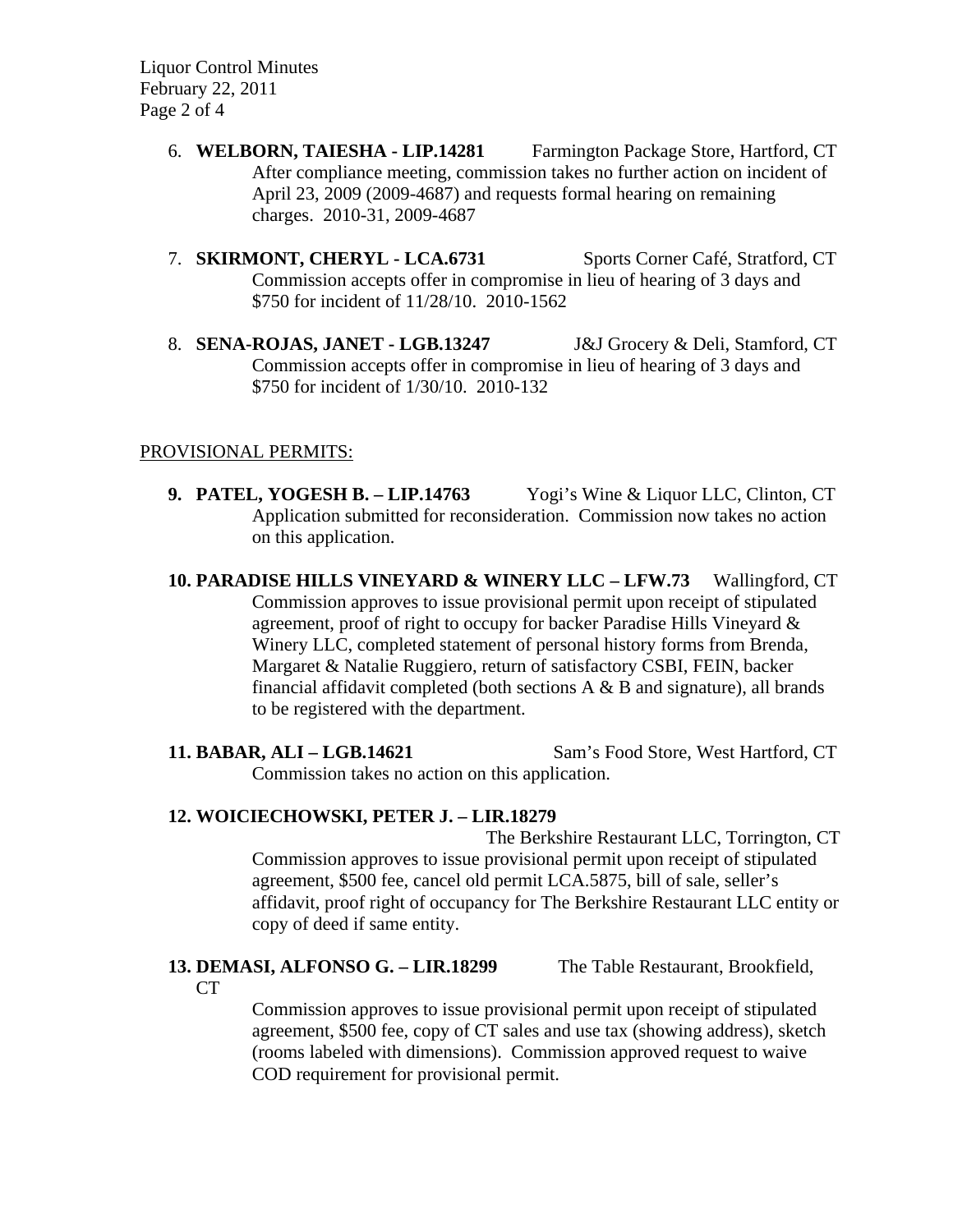Liquor Control Minutes February 22, 2011 Page 3 of 4

### PROVISIONAL PERMIT EXTENSIONS:

**14. SOTO, WASCAR – LGB.14584.P** La Placita Meat Market, Bridgeport, CT Commission approved request to extend provisional permit.

**15. LI, XIAO JIA – LRW.4786.P.CW** Toro Sushi Restaurant, Cheshire, CT Commission approved request to extend provisional permit.

### FINAL PERMITS:

### 16. **ADHIKARI, SHANTI – LIR.18290**

Royal Masala Indian Bar and Restaurant, Hartford, CT Commission approves to issue final permit upon release of bill of sale, seller's affidavit, sales agreement, equipment list.

17. **LEE, KENNETH – LIP.14741** Cheshire Liquors, Cheshire, CT Commission approved to issue final permit.

### 18. **FIOCCOLA, MICHAEL A. – LIR.18192.P.CW**

Buster's Billiards, New Milford, CT Commission approves request to amend application from a restaurant permit (LIR.18192.P.CW) to a Café Permit. OK to transfer fees to café permit – except for \$100.

# 19. **GARDNER, ROBERT W. – LIP.14770.P.CW**

Nutmeg Fine Wines & Spirits, Waterbury, CT Commission approves to issue final permit upon receipt of publication notice.

- 20. **BORGIA, LINDA LIP.14773.P.CW** Linda's Liquors & Wines, Shelton, CT Commission approved to issue final permit.
- 21. **GAVERN, RONALD J. LIR.18263** Frankie & Johnny's Restaurant, Milford, CT Commission approved to issue final permit and request for trade name change to "Reggiano's".

### OTHER:

- 22. **REILLY, CAROL L. LIR.15432** Baci Grill, Cromwell, CT Commission approved application for transfer of interest to Carol Lynne Reilly due to probate.
- 23. **VITENSON, MIKHAEL LRW.4667** Sundance Café, Stamford, CT Commission approved request for transfer of interest.